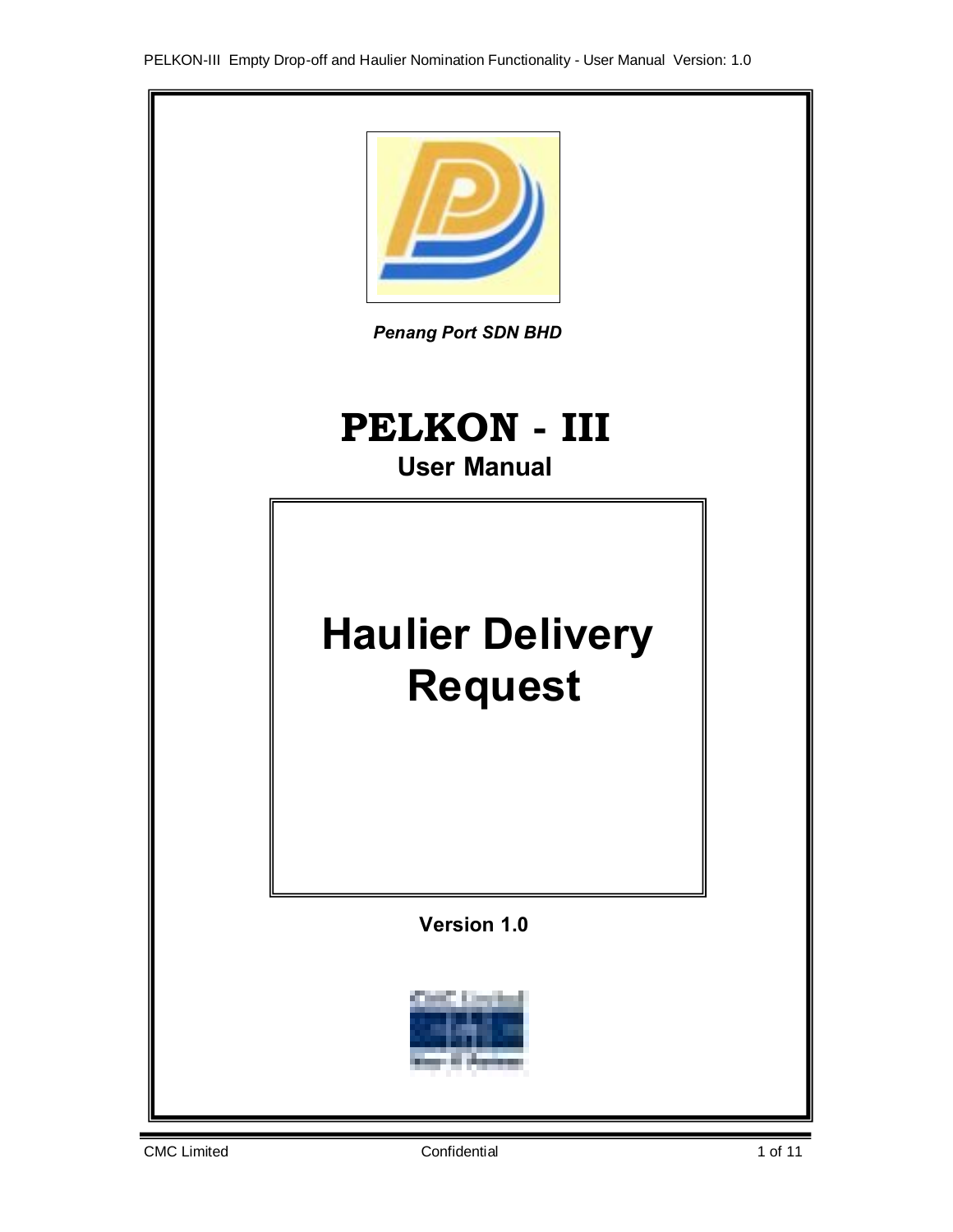# **Table of Contents**

| $\mathbf 1$      |  |  |  |  |  |  |  |
|------------------|--|--|--|--|--|--|--|
| 1.1              |  |  |  |  |  |  |  |
| 1.2 <sub>2</sub> |  |  |  |  |  |  |  |
| 1.3              |  |  |  |  |  |  |  |
| 1.31             |  |  |  |  |  |  |  |
|                  |  |  |  |  |  |  |  |
|                  |  |  |  |  |  |  |  |
| 1.4.1            |  |  |  |  |  |  |  |
|                  |  |  |  |  |  |  |  |
| 1.5              |  |  |  |  |  |  |  |
| $\mathbf{2}$     |  |  |  |  |  |  |  |
| 3                |  |  |  |  |  |  |  |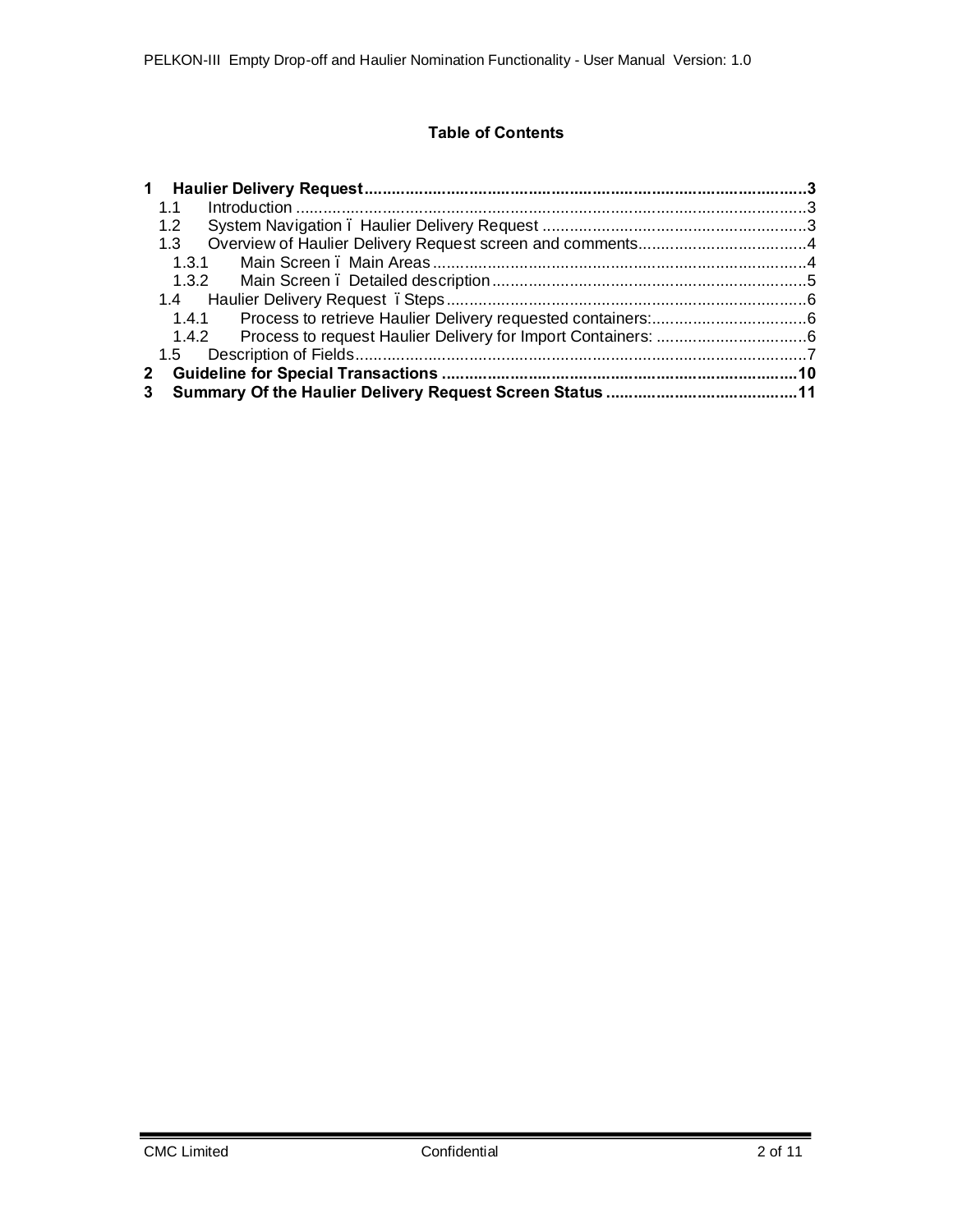# **1 Haulier Delivery Request**

# **1.1 Introduction**

After Customs Clearance and DI has been processed for import/pending/storage containers Haulier must request the containers to be taken out of the port. Such request is called Haulier Delivery Request. Haulier Delivery Request is mandatory for both empty and full containers that are to be delivered out of the port via road. If Haulier Delivery Request is in booked state then the Container can be planned or rejected.

# **1.2 System Navigation – Haulier Delivery Request**

This section demonstrates how to navigate up to Haulier Delivery Request screen. The navigation process to access Haulier Delivery Request is as follows

- 1. Click on the MACH Logon icon
- 2. Logon screen appears
- 3. Log in with proper user id and password
- 4. Main menu screen appears
- 5. Click on Container from main menu bar.
- 6. Select Haulier Requests from drop down menu.
- 7. Select Haulier Delivery Request from drop down menu.
- <span id="page-2-1"></span><span id="page-2-0"></span>8. **Navigation: - Container -> Haulier Requests -> Haulier Delivery Request (Short Cut Key: - ALT + N, H, D)**

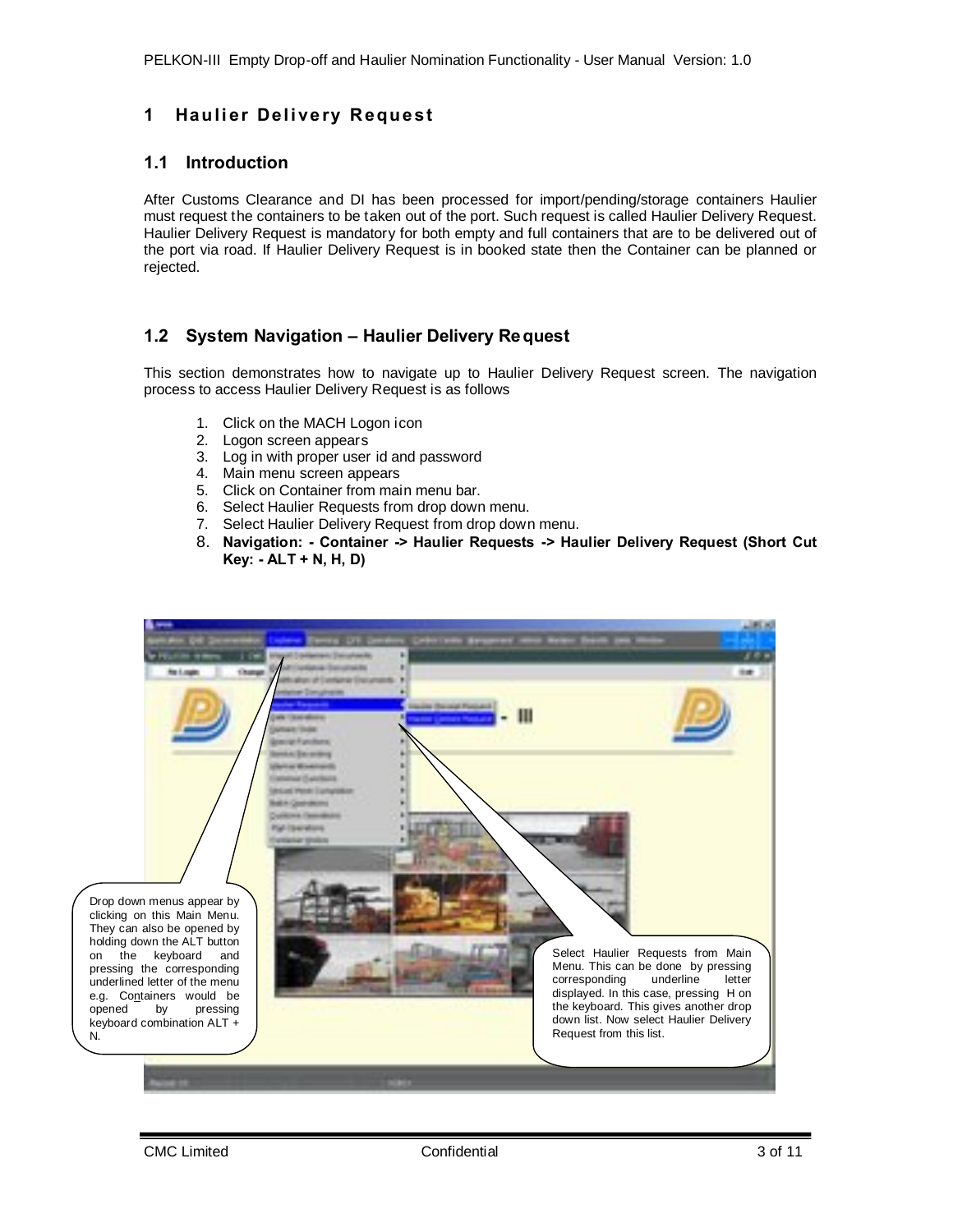# **1.3 Overview of Haulier Delivery Request screen and comments**

#### 1.3.1 Main Screen – Main Areas

On selecting Haulier Delivery Request from the menu, the user is presented with the screen below. The main screen can be broken down into three areas:

- 1. Toolbar
- 2. Selection Criteria<br>3. Table
- **Table**

The areas are shown below (the blue dashed lines separate the different areas):

<span id="page-3-1"></span><span id="page-3-0"></span>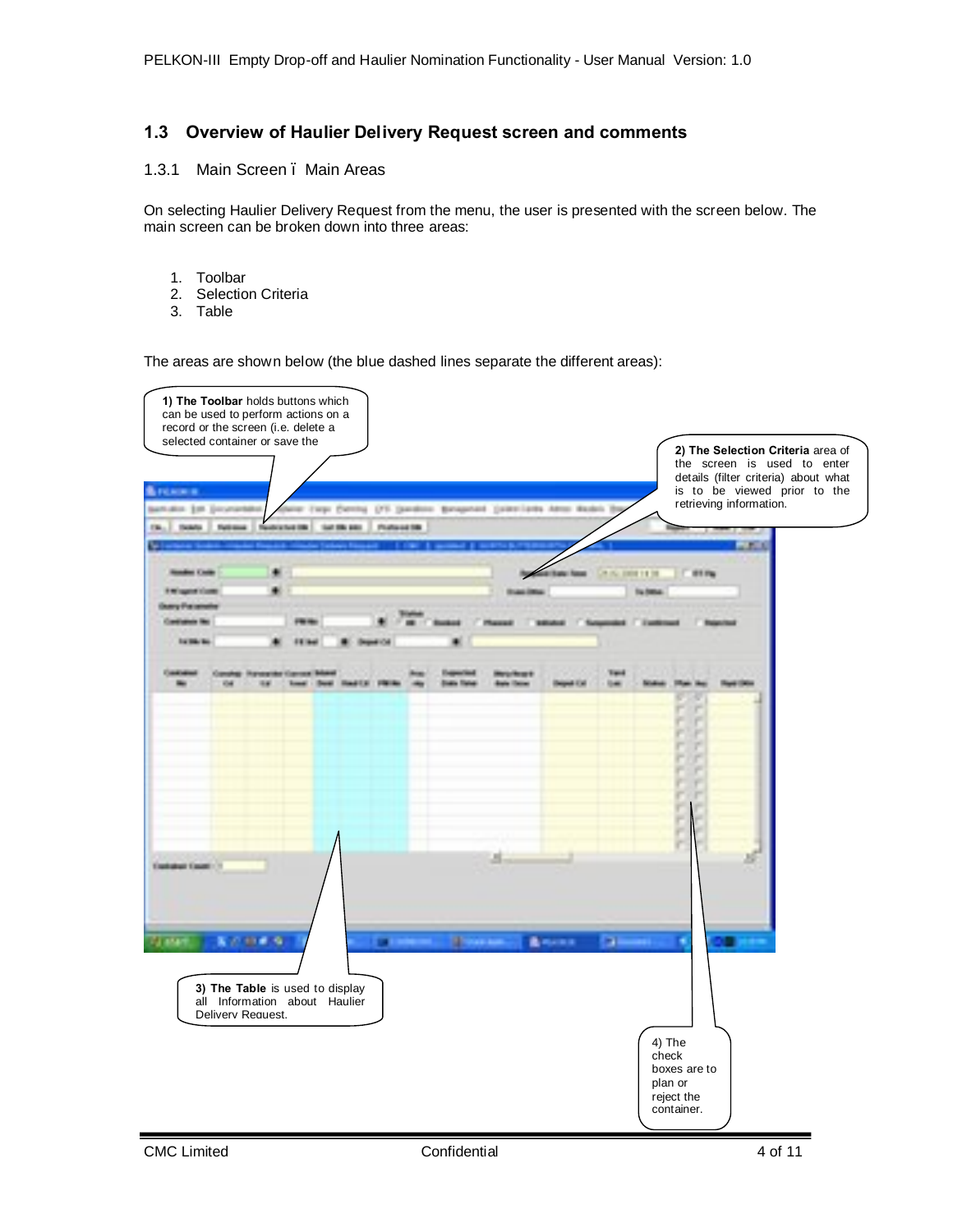## 1.3.2 Main Screen – Detailed description

<span id="page-4-0"></span>On selecting the Haulier Delivery Request Screen function, the user is presented with a screen similar to the one below:

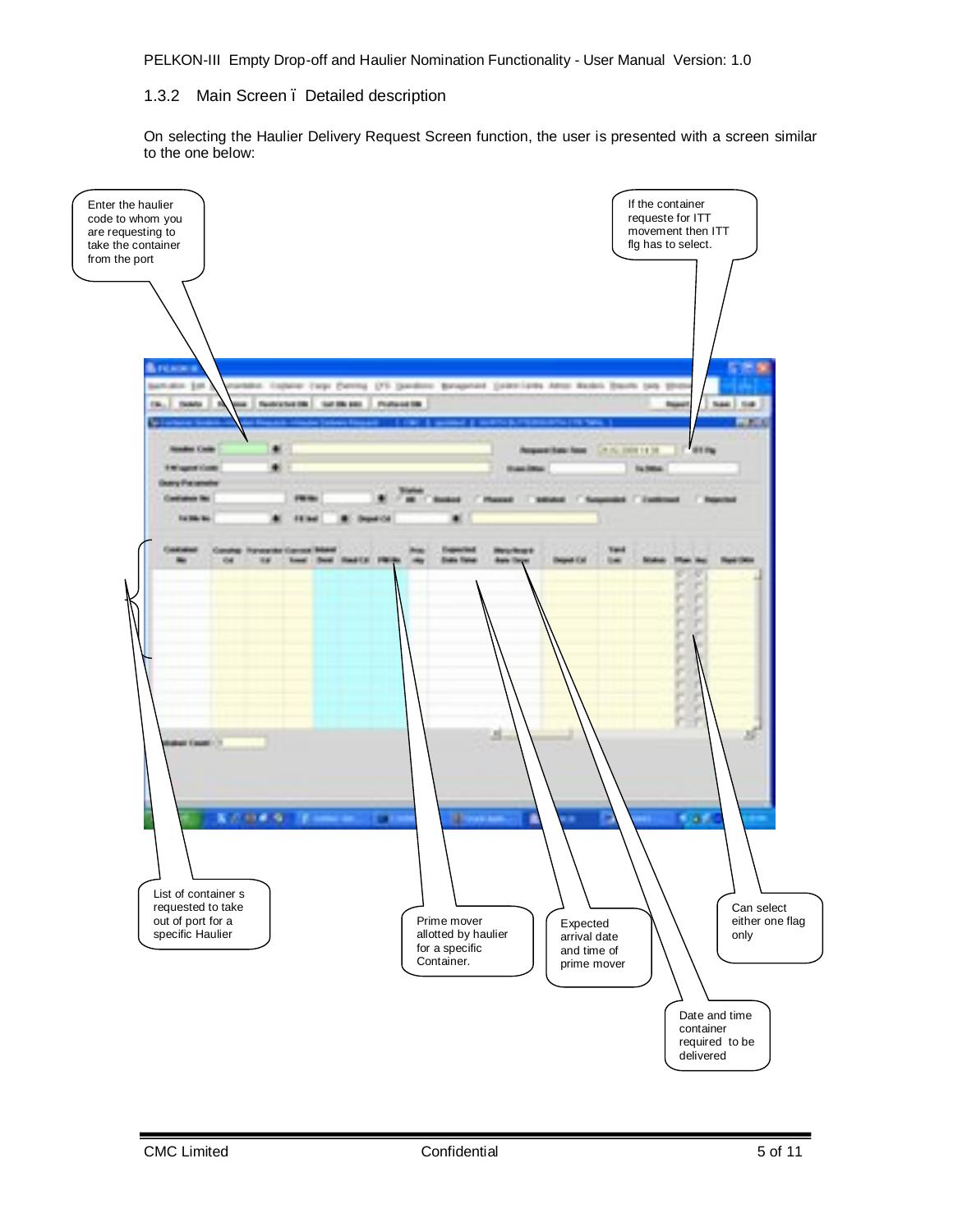# **1.4 Haulier Delivery Request –Steps**

- 1.4.1 Process to retrieve Haulier Delivery requested containers:
	- 1. Enter *Forwarder* Code+
	- 2. By pressing **Retrieve**+ Button containers for which Haulier Delivery Request is done are retrieved.
	- 3. User can also retrieve the request based on specific range of date by specify date in the '**From Dttm'** and **'To Dttm'** fields.
- <span id="page-5-1"></span><span id="page-5-0"></span>1.4.2 Process to request Haulier Delivery for Import Containers:
	- 1. Enter Haulier code in the field "**Haulier Code**+ This field is populated automatically for external user (Haulier) and disabling the LOV.
	- 2. Enter Forwarder code in the field % W Agent Code+ This field is populated automatically for external user (Forwarder) and disabling the LOV.
	- 3. If the External User plays the dual role of Haulier and Forwarder, then an alert message popos up prompting the user to select his Role.
	- 4. The External User can also retrieve the request based on specific range of date by specify date in the '**From Dttm'** and **'To Dttm'** fields.
	- 5. Retrieve the details by pressing **"Retrieve"** button on the basis of Haulier Code or F/W Agent Code, Including ITT Containers will be displayed.
	- 6. If container is to be planned then the **"Rian fig**+ is to be checked by the Haulier.
	- 7. If container is to be rejected then the **Regi flg**+is to be checked by the Haulier(if any).
	- 8. Container attributes ie %Gtr sz+,+Ctr Ht+,+Ctr Type+, +Fe Ind+, +Cstm Ref No+,+Yard Loc<sub>+</sub>+Current Tmnl++To Tmnl+and %Remarks+are populated.
	- 9. If the Forwarder is logged in then **Plan flg** and **Rej flg** cannot be checked.
	- 10. If request status is **"REJECTED",** the Forwarder can update the New Haulier Code and press the **"Save"** button.
	- 11. **Expected Date Time**+and **@elivery Required Date Time**+are optional fields.
	- 12. Press *Save+button to save the changes.*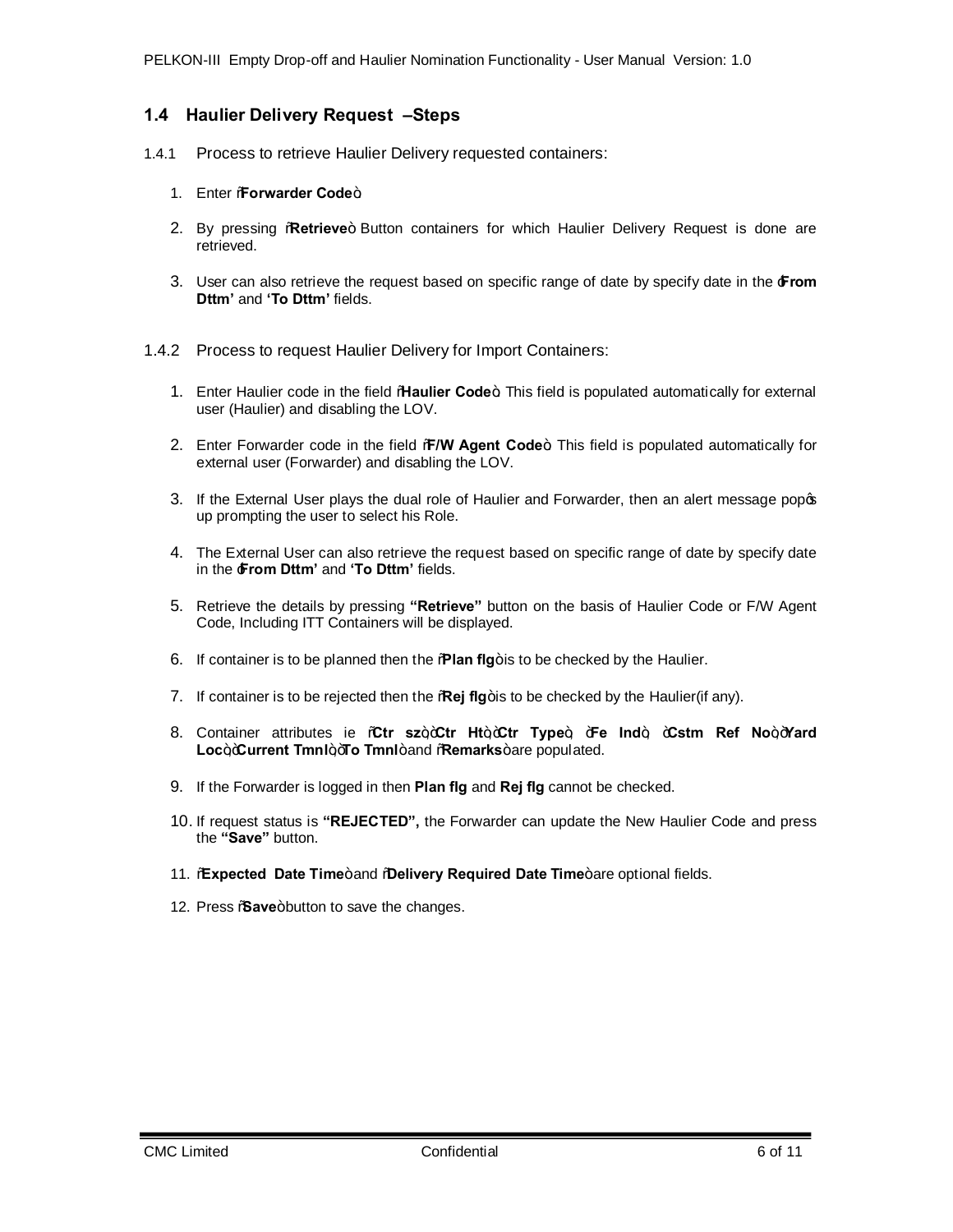# **1.5 Description of Fields**

The following is the description of each field on each screen or area of screen. The fields that have been marked with Shaded box are mandatory fields that must be populated for the user to proceed.

· **Haulier Code**

It represents the Haulier Code.

**F/W Agent Code** 

It represents the Forwarding Agent Code.

#### · **Request Date Time**

This is a display field. System Date will be populated by default into this field.

· **ITT Flg**

When a Container is requested for ITT movement then ITT Flg is checked.

· **From Dttm** 

Query parameter to retrieve specific from date and time.

· **To Dttm** 

Query parameter to retrieve specific to date and time.

· **Container No**

Query parameter to retrieve specific container.

· **PM No**

Query parameter to retrieve details pertaining to specific container.

· **F/E Ind**

Query parameter to retrieve pertaining Full(F) and Empty(E) of container status.

· **Yd Blk No**

Query parameter to retrieve details pertaining to specific yard Block.

· **Depot Cd**

Query parameter to retrieve details pertaining to specific Depot Operator.

· **Status**

<span id="page-6-0"></span>Query parameter to retrieve details according to the delivery status of the container.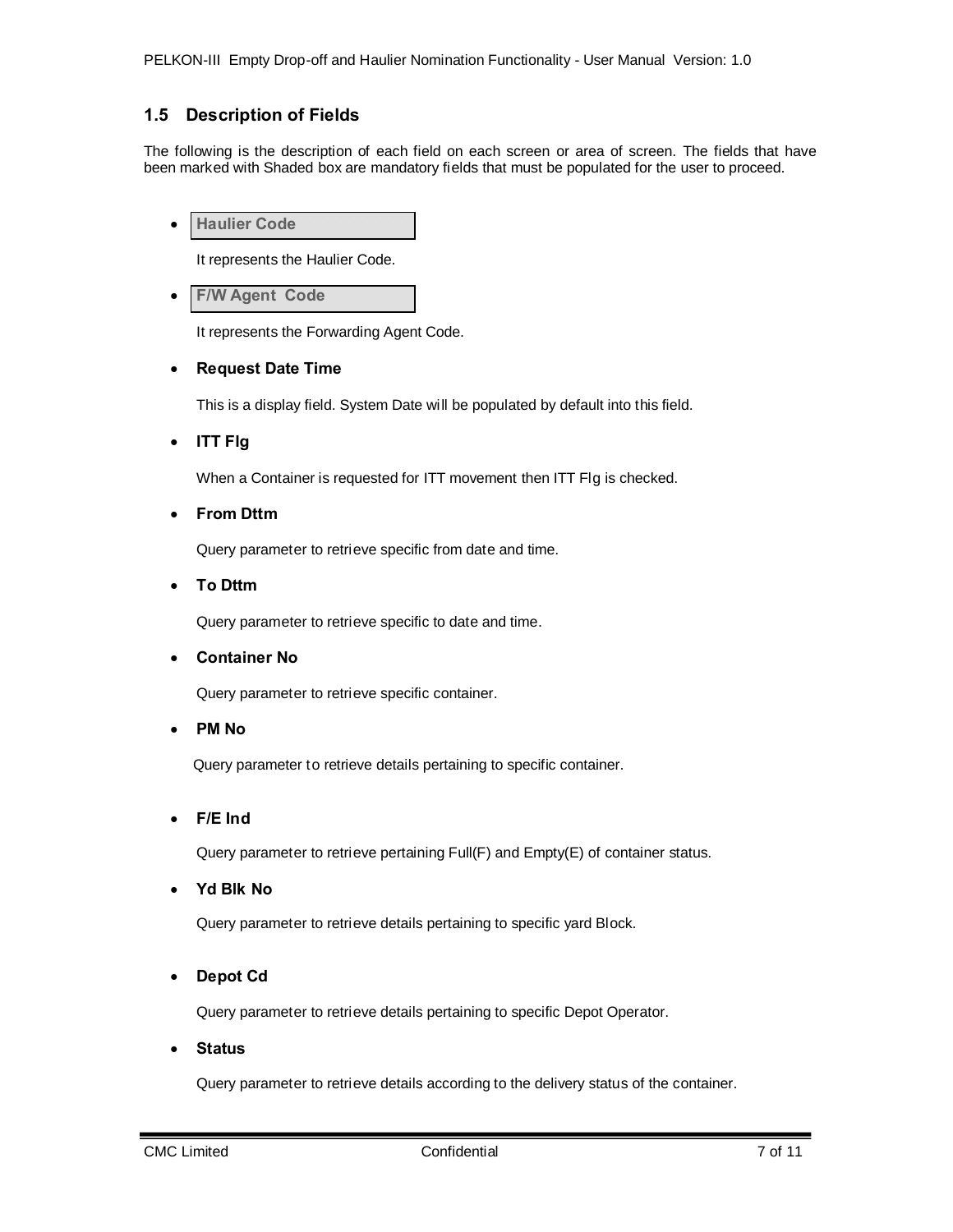#### PELKON-III Empty Drop-off and Haulier Nomination Functionality - User Manual Version: 1.0

#### · **Container No**

It represents the container for which delivery request is required.

· **Conship cd**

It represents the consignee code of the container

· **Forwarder cd**

It represents the forwarder code of the container.

· **Inland Dest**

It represents the inland destination of container

· **Haul cd**

It represents the Haulier that would be carrying the container.

· **Priority**

It represents the priority that has been set by the Haulier for delivery of the container.

#### · **Expected Date Time**

It is an optional field. Enter the expected time of arrival of the prime mover if required.

#### · **Dlvry Date Time**

If Forwarders have been inputted the Delivery date and time in the DI Screen, it will be reflected here.

#### · **PM No**

It represents the prime mover number that will take the delivery of the container.

#### · **Yard Loc**

It represents the yard location of the container.

#### · **Depot cd**

It represents the Depot Code where haulier has to drop. off the empty container.

· **Current Tmnl**

Current Terminal identifies the terminal where the container is located.

#### · **DI Validity Date**

It represents the Document Import Validity Date.

· **Status**

It represents the status of the request.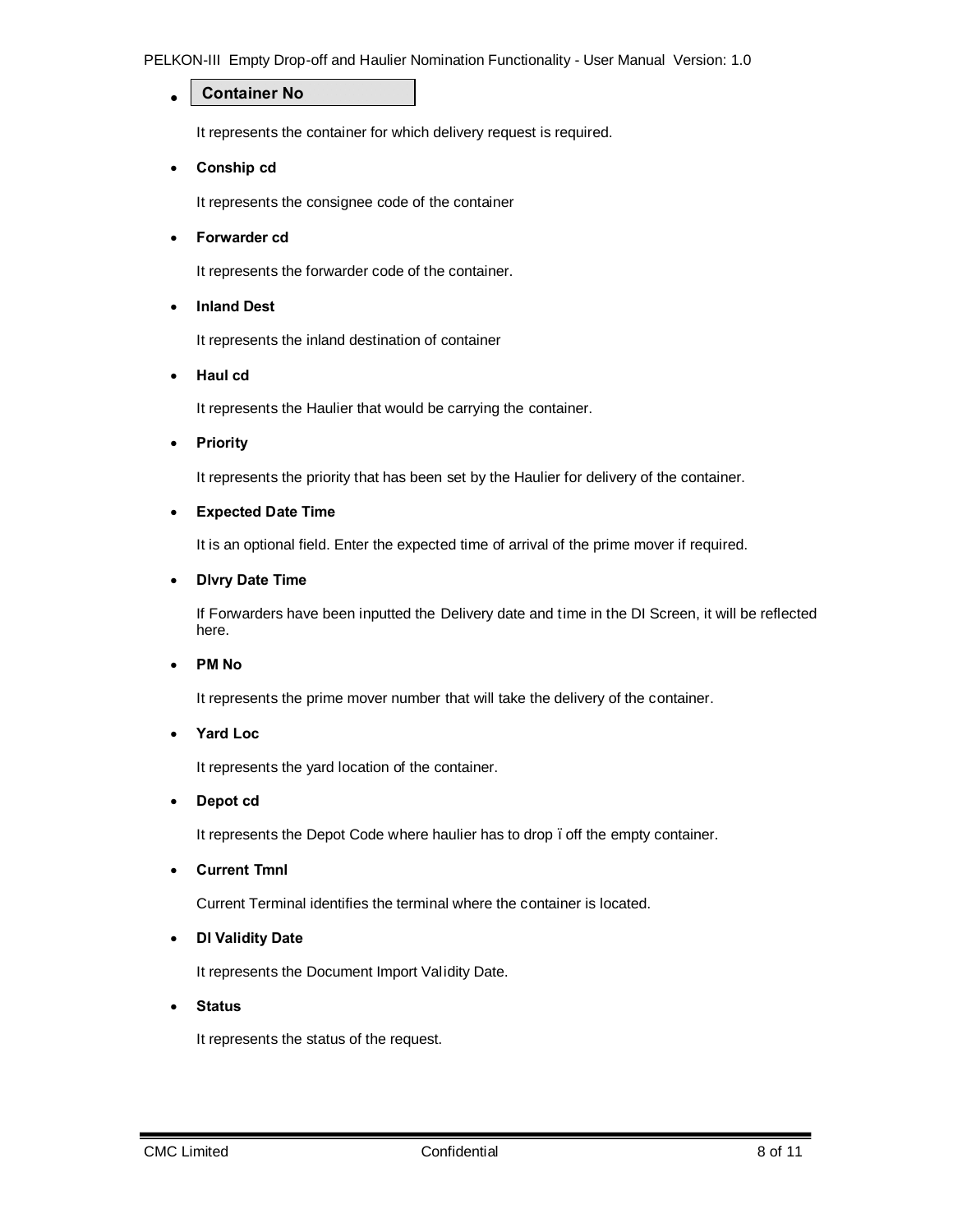# · **Rqst dttm**

It represents the request Date.

## · **DEMG Vldt Date**

It represents the Demurrage Validity Date.

### · **Rfr Vldt Date**

It represents the Reefer Validity Date.

# · **Strg Vldt Date**

It represents the Storage Validity Date.

· **Ctr Sz**

It represents the size of the container.

· **Ctr Ht**

It represents the height of the container.

· **Ctr Tp**

It represents the type of the container.

· **F/E Ind**

It represents full/empty indicator.

· **Ctr Opr**

It represents the owner of the container.

· **Cstm Ref No**

Custom Reference Number for the particular container is populated in this field.

· **Conship nm**

It represents the Consignee full name.

· **Forwarder nm**

It represents the Forwarder full name.

· **Haulier nm**

It represents the Haulier full name.

· **Depot nm**

It represents the Deport full name.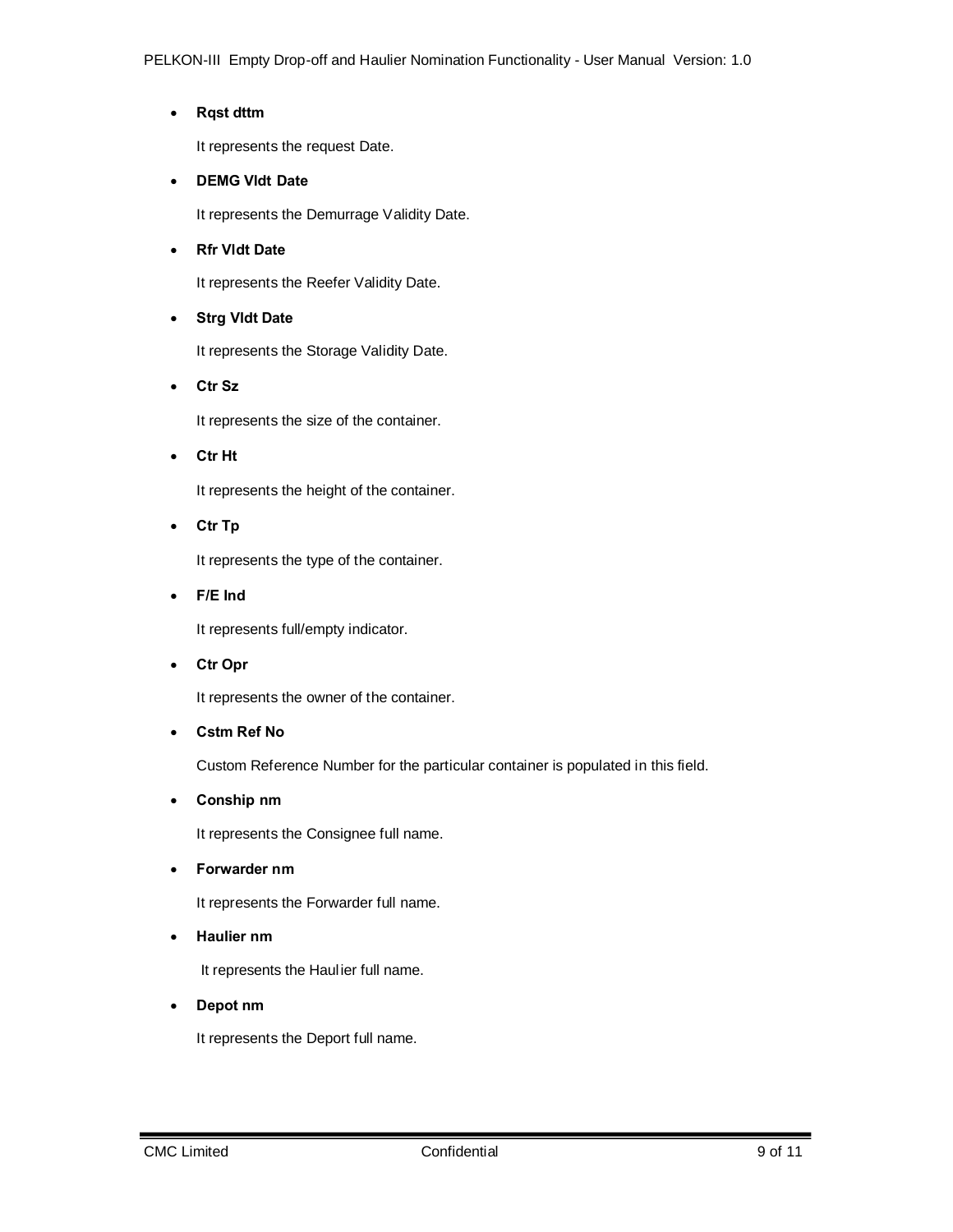# **2 Gu id e lin e fo r Sp e c ial T ra n s a c t io n s**

#### **A) REJECTED EXPORT CONTAINERS AT NBCT**

- 1. Forwarders have to provide the letter of approval which has been endorsed and signed by the Custom's Officer
- 2. The Shipping Agent has to endorse the Depot Operator and sign for authorization of Container to be drop-off
- 3. The nomination of the Haulier Code has to be endorsed and signed by the Haulier op representative with their company of stamp
- 4. The Portos UPP clerk will input the details in the system for the delivery to be planned by the **Hauliers**
- 5. Forwarder has to check with Custom for the releasing of container
- 6. Forwarder can check the request in the Haulier Delivery Request Screen
- 7. Haulier can monitor and plan the container for delivery in the Haulier Delivery Request Screen

#### **B) DIRECT DELIVERY FROM THE VESSEL AT NBCT**

- 1. A request letter by the Forwarders with the details of the container and the Haulier Code has to be endorsed and signed by the Haulier op representative with their company of stamp
- 2. The UPP $\alpha$  clerk will change the disposal mode from (Y) to (G) at the Discharge List Entry and input the haulier code base on the letter in the system for the direct delivery to take place
- 3. Forwarder will file the DI by following the same process as in the Laden DI Processing
- 4. Forwarder can check the request in the Haulier Delivery Request Screen
- 5. Haulier can monitor and plan container for delivery in the Haulier Delivery Request Screen

#### **C) DELIVERY OF LARGE CONSIGNMENTS STORED AT OOD**

- 1. Forwarders have to submit the letter of approval which has been endorsed and signed by the Custom's Officer (KASTAM1) with Custom Reference Number
- 2. The Shipping Agent has to endorse the Depot Operator and signed for authorization of Container to be drop-off
- 3. The nomination of the Haulier Code has to be endorsed and signed by the Haulieros representative with their company of stamp
- 4. The ODDG clerk will input the details in the system for the delivery to be planned by the **Hauliers**
- 5. Forwarder can check the request in the Haulier Delivery Request Screen
- <span id="page-9-0"></span>6. Haulier can monitor and plan the container for delivery in the Haulier Delivery Request Screen